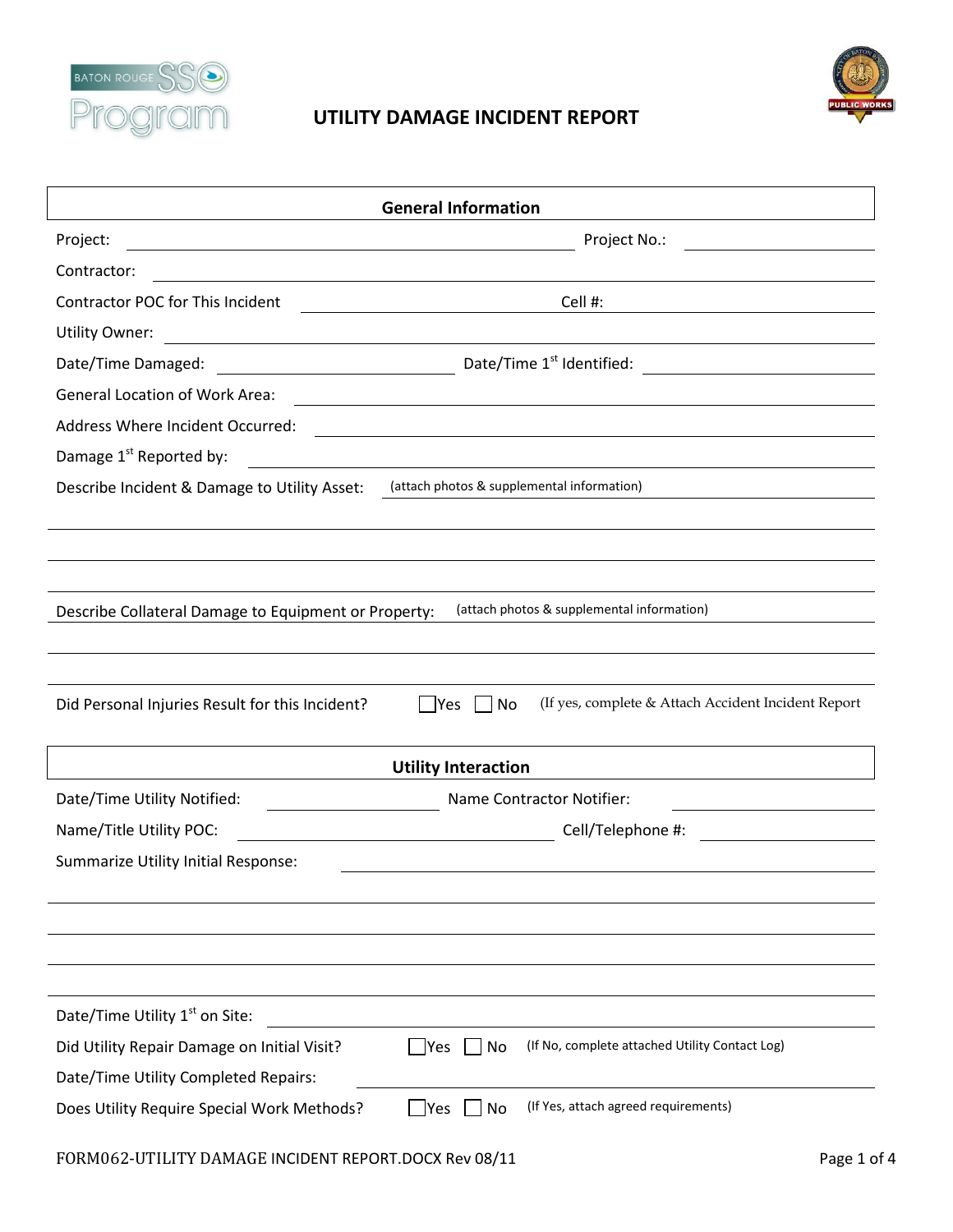



## Security of Safe Area Actions

| General Use of Area: (i.e. Residential, Commercial, etc.)                                                                                                                         |  |  |  |  |
|-----------------------------------------------------------------------------------------------------------------------------------------------------------------------------------|--|--|--|--|
| (i.e. School, Hospital, etc.)<br>(If yes, complete attached Institution Contact Log)<br>Any Institutions in Area?<br>$\Box$ Yes $\Box$<br>No                                      |  |  |  |  |
| Date/Time Safety Provisions Started:<br>Time Area Secured<br><u> 1980 - Jan Samuel Barbara, politik eta politik eta politik eta politik eta politik eta politik eta politik e</u> |  |  |  |  |
| <b>Describe Safe Area Security Actions:</b>                                                                                                                                       |  |  |  |  |
|                                                                                                                                                                                   |  |  |  |  |
|                                                                                                                                                                                   |  |  |  |  |
|                                                                                                                                                                                   |  |  |  |  |
|                                                                                                                                                                                   |  |  |  |  |
| Date/Time Safety Provisions Removed:<br><u> 1980 - Johann Barn, mars ann an t-Amhain Aonaich an t-Aonaich an t-Aonaich an t-Aonaich an t-Aonaich an t-Aon</u>                     |  |  |  |  |
|                                                                                                                                                                                   |  |  |  |  |
| <b>Follow-on Actions &amp; Lessons Learned</b>                                                                                                                                    |  |  |  |  |
| (If Yes, Describe)<br>Follow-on Required?<br>$\Box$ Yes<br>$\Box$ No                                                                                                              |  |  |  |  |
|                                                                                                                                                                                   |  |  |  |  |
|                                                                                                                                                                                   |  |  |  |  |
| Cause of Utility Damage Incident:<br><u> 1980 - Johann Stein, fransk politik (d. 1980)</u>                                                                                        |  |  |  |  |
|                                                                                                                                                                                   |  |  |  |  |
|                                                                                                                                                                                   |  |  |  |  |
| Contractor's Plan to Avoid Similar Incidents in Future:                                                                                                                           |  |  |  |  |
|                                                                                                                                                                                   |  |  |  |  |
|                                                                                                                                                                                   |  |  |  |  |
| Contractor's Recommendations to Improve Future Incidents:                                                                                                                         |  |  |  |  |
|                                                                                                                                                                                   |  |  |  |  |
|                                                                                                                                                                                   |  |  |  |  |
|                                                                                                                                                                                   |  |  |  |  |
| <b>Submitted by:</b>                                                                                                                                                              |  |  |  |  |
|                                                                                                                                                                                   |  |  |  |  |
| Contractor's Supervisor:<br>Signature:                                                                                                                                            |  |  |  |  |
| Date:                                                                                                                                                                             |  |  |  |  |
|                                                                                                                                                                                   |  |  |  |  |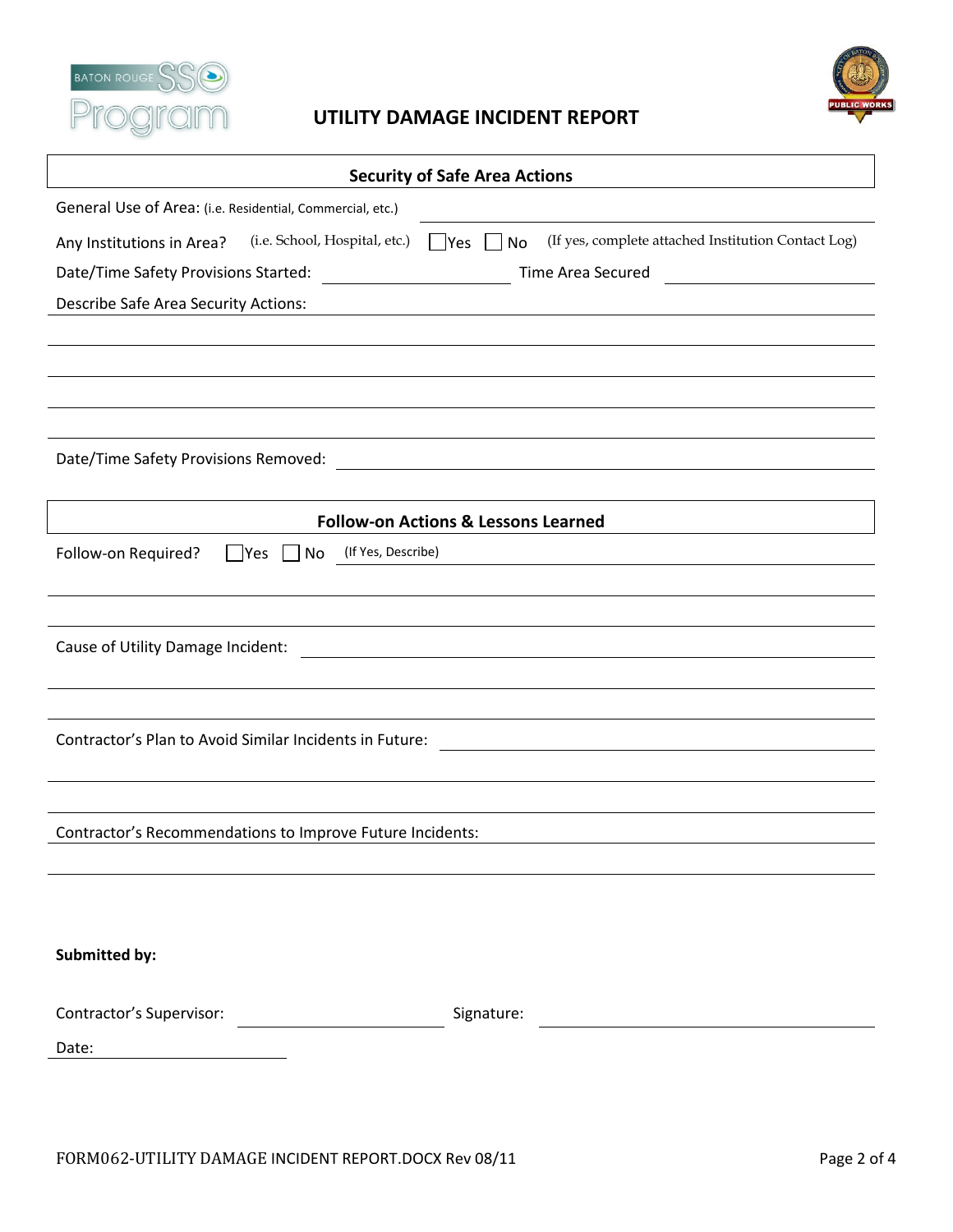



| UTILITY CONTACT LOG |                                                    |  |  |  |
|---------------------|----------------------------------------------------|--|--|--|
|                     |                                                    |  |  |  |
| Date & Time         | <b>Summarize Result &amp; Actions from Contact</b> |  |  |  |
|                     |                                                    |  |  |  |
|                     |                                                    |  |  |  |
|                     |                                                    |  |  |  |
|                     |                                                    |  |  |  |
|                     |                                                    |  |  |  |
|                     |                                                    |  |  |  |
|                     |                                                    |  |  |  |
|                     |                                                    |  |  |  |
|                     |                                                    |  |  |  |
|                     |                                                    |  |  |  |
|                     |                                                    |  |  |  |
|                     |                                                    |  |  |  |
|                     |                                                    |  |  |  |
|                     |                                                    |  |  |  |
|                     |                                                    |  |  |  |
|                     |                                                    |  |  |  |
|                     |                                                    |  |  |  |
|                     |                                                    |  |  |  |
|                     |                                                    |  |  |  |
|                     |                                                    |  |  |  |
|                     |                                                    |  |  |  |
|                     |                                                    |  |  |  |
|                     |                                                    |  |  |  |
|                     |                                                    |  |  |  |
|                     |                                                    |  |  |  |

Note: Use as many pages of Log as required.